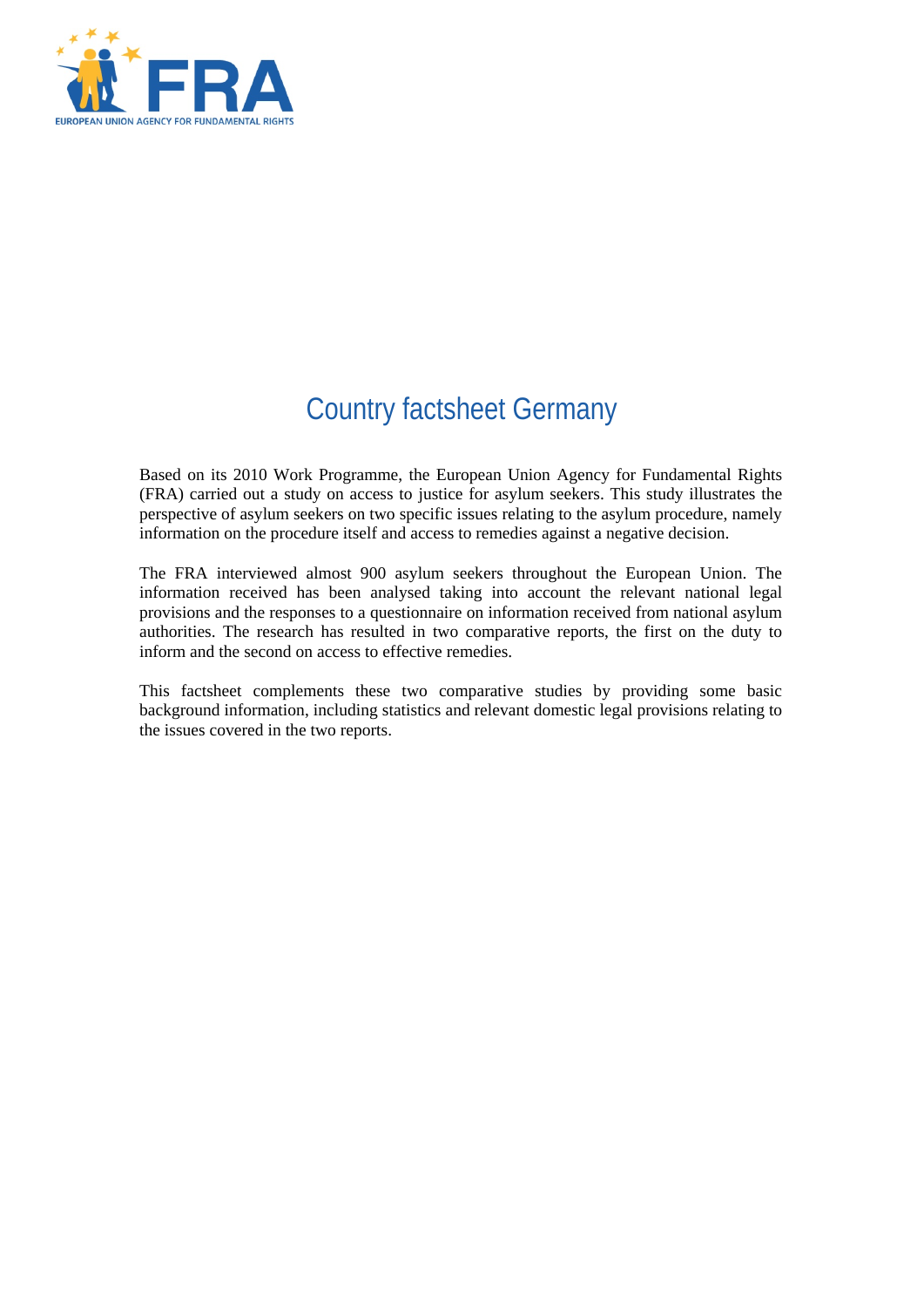## 1. Statistics

**Statistics on asylum applications (Total and top 10 nationalities)**

| 2009 Top 10 Nationalities  |        | 2008 Top 10 Nationalities  |        |  |
|----------------------------|--------|----------------------------|--------|--|
| Total                      | 33,035 | Total                      | 26,945 |  |
| Iraq                       | 7,320  | Iraq                       | 8,155  |  |
| Afghanistan                | 3,520  | Serbia                     | 2,250  |  |
| Kosovo                     | 1,900  | Turkey                     | 1,775  |  |
| Turkey                     | 1,845  | Iran (Islamic Republic of) | 1,350  |  |
| Iran (Islamic Republic of) | 1,815  | Vietnam                    | 1,275  |  |
| Vietnam                    | 1,350  | <b>Russian Federation</b>  | 980    |  |
| <b>Russian Federation</b>  | 1,190  | Syrian Arab Republic       | 890    |  |
| Syrian Arab Republic       | 1,175  | Afghanistan                | 815    |  |
| Unknown                    | 1.020  | Unknown                    | 695    |  |
| Serbia                     | 890    | Lebanon                    | 590    |  |

**Statistics on first instance asylum decisions (Total positive decisions - top five nationalities)**

| 2009                       |                                              |                                           |                           |                 |                                        |                                       |                                                   |
|----------------------------|----------------------------------------------|-------------------------------------------|---------------------------|-----------------|----------------------------------------|---------------------------------------|---------------------------------------------------|
|                            | Geneva<br><b>Convention</b><br><b>Status</b> | <b>Subsidiary</b><br>protection<br>status | Humanitarian <sup>1</sup> | <b>Rejected</b> | <b>Total</b><br>number of<br>decisions | <b>Total</b><br>positive<br>decisions | Recognition<br>rate <sup>2</sup><br>$\frac{0}{2}$ |
| Total                      | 8,155                                        | 405                                       | 1,205                     | 17,090          | 26,855                                 | 9,765                                 | 36.4                                              |
| Iraq                       | 5,540                                        | 30                                        | 180                       | 3,100           | 8,850                                  | 5,750                                 | 65.0                                              |
| Afghanistan                | 295                                          | 70                                        | 585                       | 645             | 1,595                                  | 950                                   | 59.6                                              |
| Iran (Islamic Republic of) | 570                                          | 20                                        | 10                        | 525             | 1,120                                  | 600                                   | 53.6                                              |
| Sri Lanka                  | 270                                          | 155                                       | 30                        | 135             | 595                                    | 460                                   | 77.3                                              |
| Eritrea                    | 350                                          | 50                                        | 25                        | 40              | 465                                    | 425                                   | 91.4                                              |

**Statistics on final decisions (Total positive decisions - top five nationalities)** 

| 2009                       |                                              |                                           |                           |                 |                                        |                                       |                                                   |
|----------------------------|----------------------------------------------|-------------------------------------------|---------------------------|-----------------|----------------------------------------|---------------------------------------|---------------------------------------------------|
|                            | Geneva<br><b>Convention</b><br><b>Status</b> | <b>Subsidiary</b><br>protection<br>status | Humanitarian <sup>1</sup> | <b>Rejected</b> | <b>Total</b><br>number of<br>decisions | <b>Total</b><br>positive<br>decisions | Recognition<br>rate <sup>2</sup><br>$\frac{0}{0}$ |
| Total                      | 1,410                                        | 140                                       | 740                       | 4.445           | 6,740                                  | 2,295                                 | 34.1                                              |
| Iraq                       | 375                                          | 20                                        | 70                        | 410             | 875                                    | 460                                   | 52.6                                              |
| Iran (Islamic Republic of) | 310                                          | 35                                        | 40                        | 315             | 695                                    | 385                                   | 55.4                                              |
| Afghanistan                | 55                                           | 15                                        | 165                       | 175             | 410                                    | 235                                   | 57.3                                              |
| Turkey                     | 155                                          |                                           | 65                        | 535             | 760                                    | 230                                   | 30.3                                              |
| <b>Russian Federation</b>  | 90                                           |                                           | 40                        | 335             | 470                                    | 135                                   | 28.7                                              |

*Notes: These tables are based on categories used by Eurostat. The way Eurostat presents its data may not necessarily correspond to categories used at national level. This can particularly be the case with statistics provided under 'humanitarian status'. For more detailed understanding of the data, the reader is invited to consult national statistics at: [http://www.bamf.de/cln\\_092/nn\\_441792/DE/DasBAMF/Statistik/statistik](http://www.bamf.de/cln_092/nn_441792/DE/DasBAMF/Statistik/statistik-node.html?__nnn=true)[node.html?\\_\\_nnn=true.](http://www.bamf.de/cln_092/nn_441792/DE/DasBAMF/Statistik/statistik-node.html?__nnn=true)* 

*Data has been rounded to the nearest 5. Due to the rounding, the sum of individuals may not necessarily match the given total. 0 means less than 3; n.a. = not available. Kosovo (under United Nations Security Council Regulation 1244).* 

<sup>1</sup> Covering persons granted authorisation to stay for **humanitarian reasons** under national law by *administrative or judicial bodies. It includes persons who are not eligible for international protection as currently defined in the first stage legal instruments but are nonetheless protected against removal under the obligations that are imposed on all Member States by international refugee or human rights instruments or on the basis of principles flowing from such instruments.* 

*2 The recognition rate corresponds to the proportion of positive first instance or final on appeal decisions out of the total number of decisions in 2009. Positive decisions include the provision of refugee status, subsidiary protection and humanitarian protection (where data is available).* 

Source: [Eurostat](http://epp.eurostat.ec.europa.eu/), Data extracted on 01 September 2010.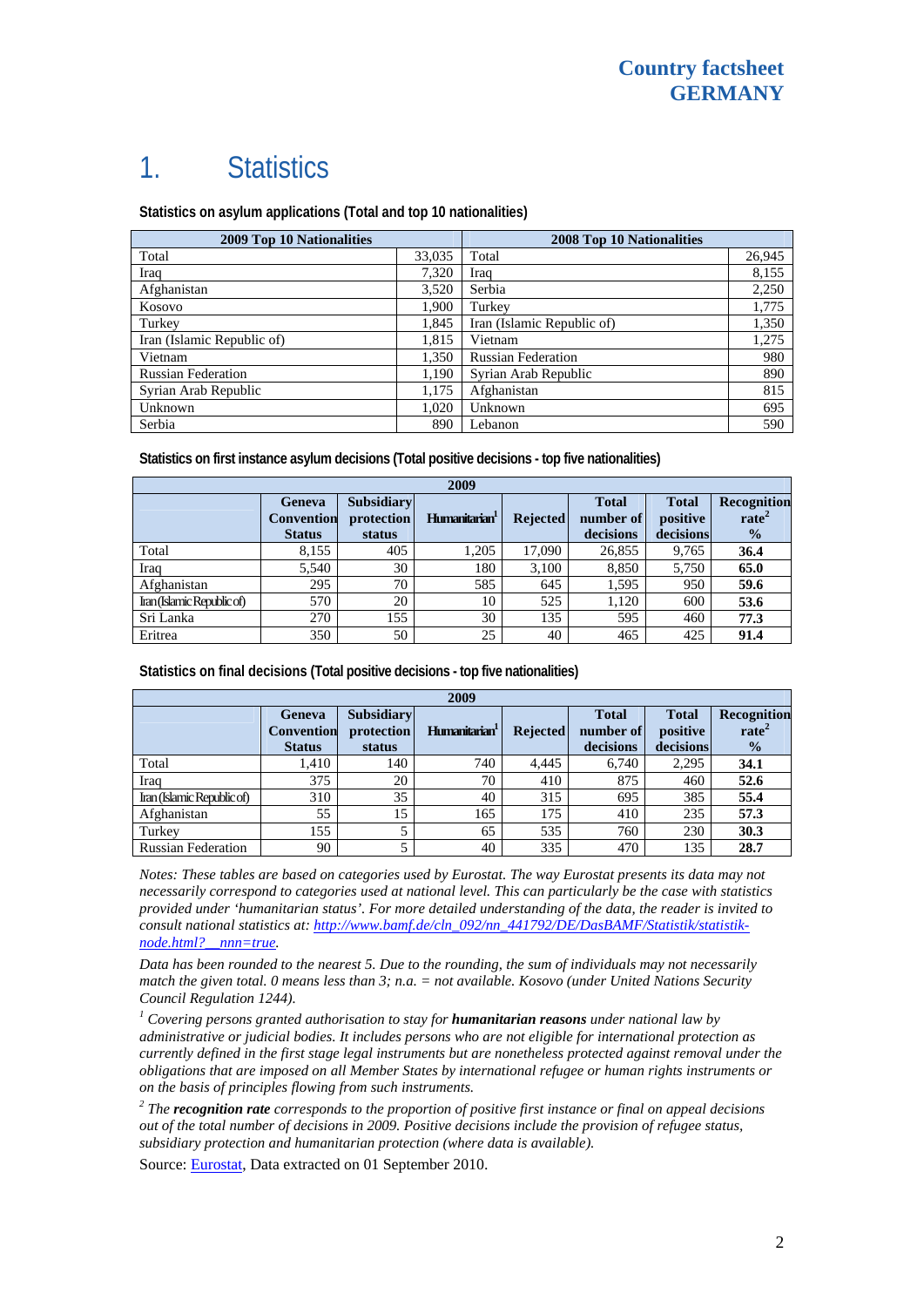# 2. Background Information

## Asylum legislation[1](#page-2-0)

[Grundgesetz](http://www.gesetze-im-internet.de/gg/index.html) (Basic Law) (in German) [Aufenthaltgesetz](http://www.gesetze-im-internet.de/aufenthg_2004/index.html) (Residence Act) (in German) [Asylverfahrengesetz](http://www.gesetze-im-internet.de/asylvfg_1992/index.html) (Asylum Procedure Act) (in German)

#### Asylum authorities

#### **First instance authority**

[Federal Office for Migration and Refugees](http://www.bamf.de/cln_092/DE/Startseite/home-node.html?__nnn=true) (BAMF) (in charge of deciding on asylum applications)

Aliens Offices in the respective local community (in charge of determining applications for subsidiary protection, if these are submitted separately from the asylum application)

#### **Second instance authority**

[Administrative Courts](http://www.verwaltungsgerichtsbarkeit.de/)

l

## 3. Duty to inform asylum seekers

According to Section 24(1) second sentence of the Asylum Procedure Act (APA), the BAMF shall inform the asylum seeker, in a language s/he can reasonably be supposed to understand and after the submission of the asylum application, of the course of the proceedings and of his/her rights and obligations in the proceedings, especially on time limits and the consequences of disrespecting them.

In July 2010, the Federal Office for Migration and Refugees (BAMF) provided the following information to the FRA as regards written information materials.

| <b>Written information</b><br>materials                        | Various information leaflets. The main leaflet about the asylum<br>procedure is translated into 59 languages; and the Dublin procedure<br>leaflet into 15 languages.                                |  |  |  |  |
|----------------------------------------------------------------|-----------------------------------------------------------------------------------------------------------------------------------------------------------------------------------------------------|--|--|--|--|
| <b>Provided when?</b>                                          | At the time of the asylum claim and respectively when the decision is<br>made. An information flyer about the asylum procedure is further<br>available on the website of the Federal Office (BAMF). |  |  |  |  |
| Provided by whom?                                              | By the Federal Office (BAMF).                                                                                                                                                                       |  |  |  |  |
| Has an evaluation of<br>information tools been<br>carried out? | No.                                                                                                                                                                                                 |  |  |  |  |

<span id="page-2-0"></span><sup>&</sup>lt;sup>1</sup> The legal information in this factsheets has been updated to reflect the situation on 1 September 2010.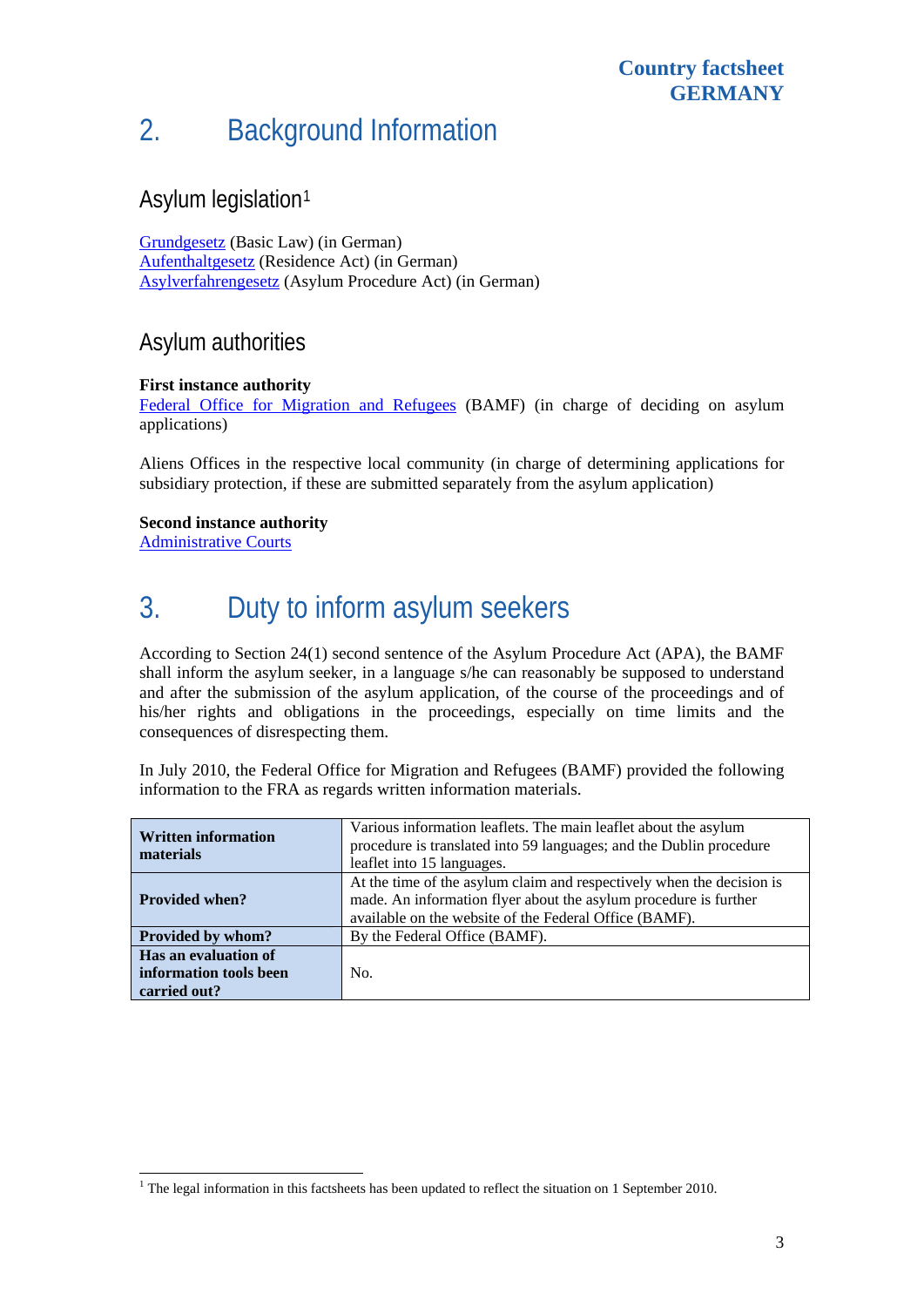# 4. Effective Remedy (Article 39 APD)

## Type of procedures

German law distinguishes between the constitutional asylum (Article 16a, Basic Law) and the Geneva Convention status (Section 60(1), Residence Act). Every asylum application for Convention refugee status is also treated as an application for constitutional asylum, unless the foreigner expressly objects.

The authorities initially examine whether the Dublin II Regulation applies; in case of a decision determining the responsibility of another State, the claim is rejected as inadmissible (Section 27a in conjunction with Section 34a, APA). A special procedure exists for applications submitted at airports (Section 18a) and at land borders (Section 18). If an application submitted at the airport cannot be rejected as manifestly unfounded within two days of its submission, the applicant shall be admitted to the territory and the application examined in the regular procedure. A decision on the asylum application examined in the regular procedure should be taken within six months; otherwise the BAMF informs the applicant upon his/her request about the expected date of issuance of the decision (Section 24(4), APA).

Irrelevant and manifestly unfounded applications (e.g. when the asylum seeker has come from a safe country of origin and was not able to rebut the presumption of safety (Section  $29a(1)$ , APA)) is regulated separately by Section 36 of the APA.

### Duty to state reasons for rejection and procedure to appeal

Section 39 of the **Administrative Procedure Act** requires that a written administrative decision rejecting an application is accompanied by a statement of grounds. This statement of grounds must contain the main material and legal grounds that led the authority to take its decision. Pursuant to Section 31(1) of the APA, the decision on the asylum application shall contain a justification in writing and be delivered to those concerned, along with information on legal remedies. If the asylum seeker has no representative for the procedure, a translation of the operative provisions of the decision and the information on legal remedy in a language the foreigner can reasonably be assumed to understand shall be enclosed. A translation of the reasoning is not provided.

### Time limits for appeal

In case of rejection of the asylum application in the airport procedure as manifestly unfounded, an application for an interim measure against deportation needs to be filed within three days after the decisions of the Federal Office on the asylum application and that of the Federal Border Police on the non-entry were served (Section 18a(4), APA). The time limit for submitting an appeal against a decision taken in the regular procedure is two weeks from the service of the decision, or one week, where the law provides that this is the deadline for requesting suspensive effect (Section 74(1), APA). The latter applies in cases in which the application is rejected as irrelevant or manifestly unfounded (Section 36(3)(1), APA), or where a subsequent application was filed and the resumption of proceedings was denied (Section 71(4), APA referring to Section 36(3),(1), APA).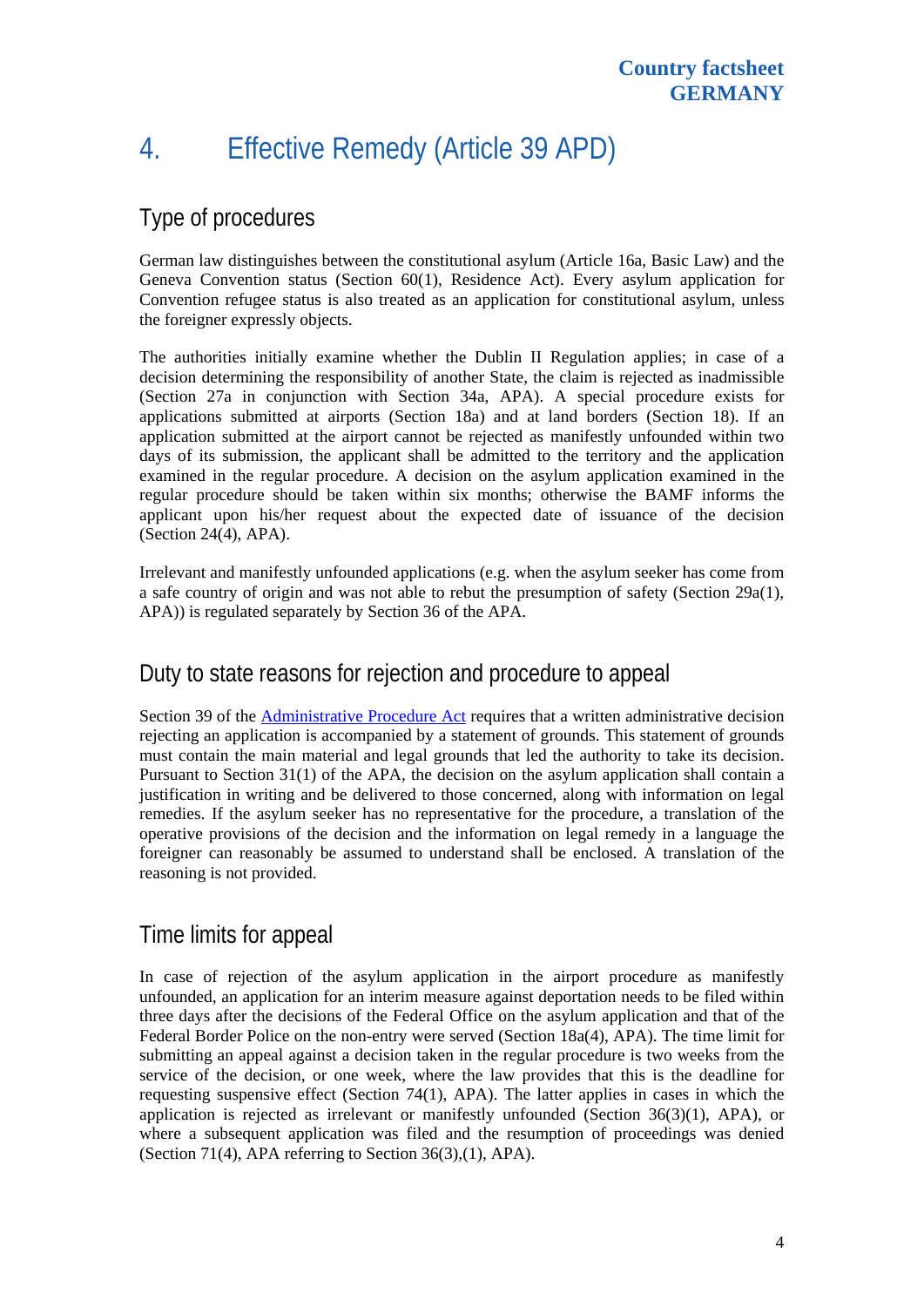#### **Country factsheet GERMANY**

| <b>Type of procedure</b>                                                        | <b>Time limits</b>                                                     | <b>Right to remain</b>                                                                                                                                                                                                        |  |  |
|---------------------------------------------------------------------------------|------------------------------------------------------------------------|-------------------------------------------------------------------------------------------------------------------------------------------------------------------------------------------------------------------------------|--|--|
| Regular procedure                                                               | 2 weeks                                                                | Automatic suspensive effect.                                                                                                                                                                                                  |  |  |
| Subsequent applications,<br>manifestly unfounded and<br>irrelevant applications | 1 week                                                                 | No automatic suspensive effect, unless the<br>administrative court decides otherwise upon<br>the request for suspensive effect.                                                                                               |  |  |
| Airport procedure                                                               | 3 days (for submitting<br>an application for an<br>interim injunction) | No automatic suspensive effect, but the<br>court may suspend removal in the<br>individual case.                                                                                                                               |  |  |
| Dublin cases                                                                    | 2 weeks                                                                | Suspensive effect excluded by law (Section<br>34a(1), APA); however, it is disputed<br>whether courts may order suspensive effect<br>based on reasons of constitutional $law2$ or<br>the European Convention on Human Rights. |  |  |

## Right to remain in the country during appeal

Generally, there is automatic suspensive effect of an appeal. There are, however, several exceptions (Section 75, APA). In case of a decision on manifestly unfounded applications issued in the airport procedure, the asylum seeker may apply for an interim measure for granting leave to enter and preliminary protection against deportation within three days of notification (Section 18a(4)). Similarly, in case of decisions on irrelevant or manifestly unfounded applications, or where a subsequent application was filed and the conduct of further proceedings was denied after completing the preliminary examination of the application, the asylum seeker must submit a request for suspensive effect within one week of service of the decision (Section 74(1) in conjunction with 36(3),(1), APA).

### Legal Aid

Legal representation is required for appeals before the Higher Administrative Court and the Federal Administrative Court (Section 67(4), [Code of Administrative Court Procedure\)](http://www.gesetze-im-internet.de/englisch_vwgo/englisch_vwgo.html). At the appeal stage, the appellant may be represented by a legal counsel of his/her choice (Section 67 (1) (2), [Code of Administrative Court Procedure\)](http://www.gesetze-im-internet.de/englisch_vwgo/englisch_vwgo.html). The court may grant legal aid to the appellant upon his/her application (so called 'Prozesskostenhilfe') if justified by the economic situation of the appellant and provided that the appeal has good prospects to succeed (Section 166, [Code of Administrative Court Procedure](http://www.gesetze-im-internet.de/englisch_vwgo/englisch_vwgo.html) in conjunction with Section 114 of the [Code of Civil Procedure](http://www.gesetze-im-internet.de/zpo/BJNR005330950.html#BJNR005330950BJNG000602301)).

#### Language assistance

During the procedure before the Federal Office for Migration and Refugees, an interpreter is available to the asylum seeker if needed (Section 17, APA). An interpreter is provided by the court for the oral hearing (Section 185(1), Law on Courts Constitution). In general, documents have to be presented to the court in German (Section 55, [Code of Administrative](http://www.gesetze-im-internet.de/englisch_vwgo/englisch_vwgo.html)  [Court Procedure](http://www.gesetze-im-internet.de/englisch_vwgo/englisch_vwgo.html) in conjunction with Section 184 of the Law on Courts Constitution). However, their translation would be covered by legal aid if granted (Section 162(1), Code of Administrative Court Procedure).

<span id="page-4-0"></span> $\frac{1}{2}$  The Federal Constitutional Court has granted interim measures in a number of cases where a person was facing transfer to Greece based on a Dublin decision. Decision on the merits of the respective constitutional complaints is still pending on 2 September 2010.